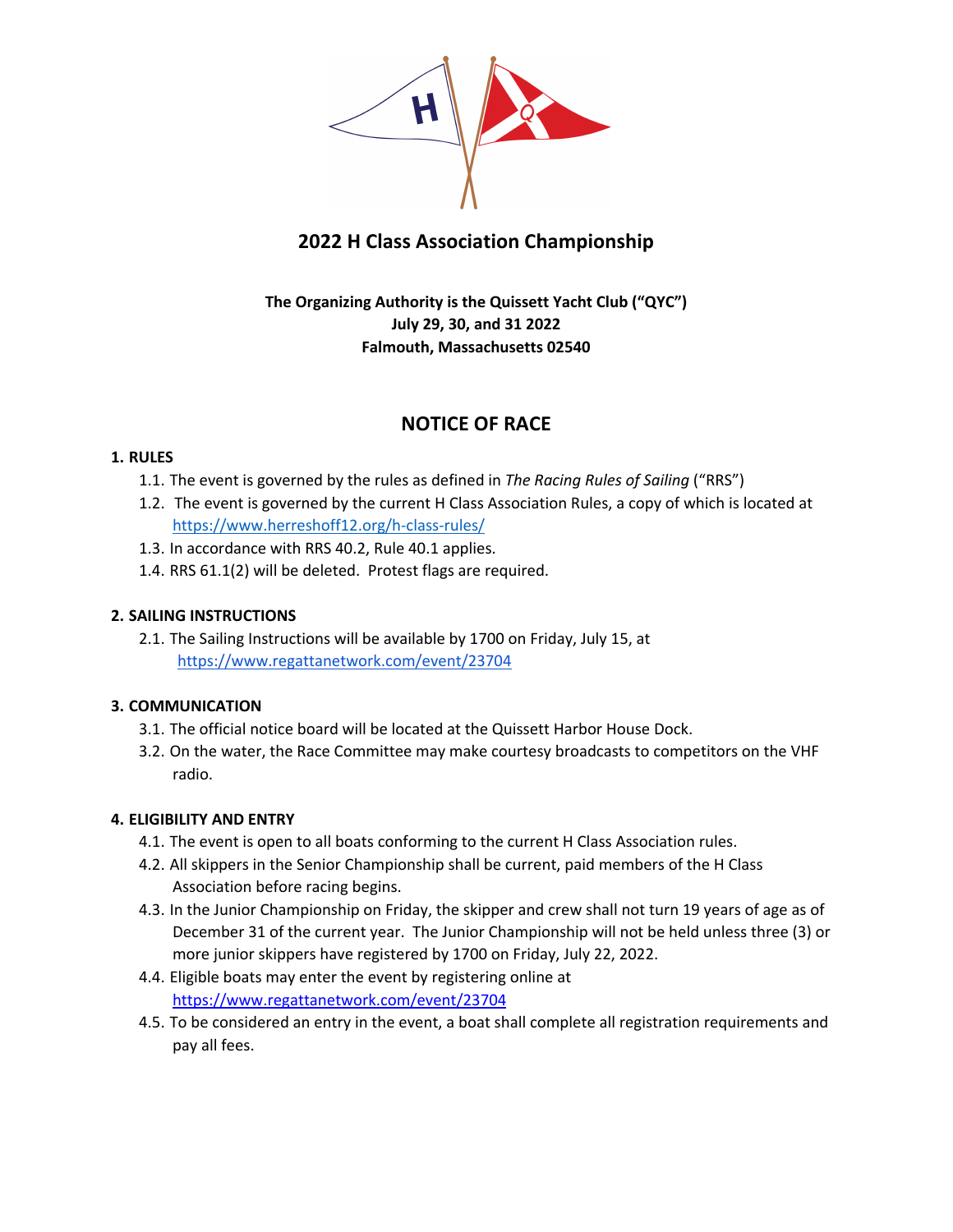#### **5. FEES**

- 5.1. Entry fees for the Senior Championship are \$135 until 1700 on Friday, July 22, 2022. Boats registering thereafter shall pay a \$25 late fee.
- 5.2. There is no entry fee for the Junior Championship.

#### **6.SCHEDULE**

#### 6.1. **Junior Championship Friday, July 29**

- 0800 Check-in (complimentary coffee and pastries; pick up pre-ordered lunches)
- 0900 Competitors' Meeting
- 1030 First Warning Signal
- 1630 Latest time for a Warning Signal
- 1800 Junior Championship Awards and Senior Championship Welcome Party

#### 6.2. **Senior Championship**

#### **Friday, July 29**

- 1600 Check-in (until 1800)
- 1800 Junior Championship Awards and Senior Championship Welcome Party

#### **Saturday, July 30**

- 0800 Check-in (complimentary coffee and pastries; pick up pre-ordered lunches)
- 0900 Competitors' Meeting
- 1030 First Warning Signal
- 1830 Reception and dinner under the tent on the Quissett Harbor House lawn

#### **Sunday, July 31**

- 0800 Check-in (complimentary coffee and pastries; pick up pre-ordered lunches)
- 0815 H Class Association Annual Meeting
- 0900 Competitors' Meeting
- 1030 First Warning Signal
- 1230 Latest time for a Warning Signal Awards at QYC after racing

#### 6.3. **Number of Races**

6.3.1. Multiple races are scheduled, of which two shall be completed to constitute a series.

#### **7. VENUE**

7.1. Racing will take place in Buzzards Bay, outside the entrance to Quissett Harbor. Addendum A indicates the general area of racing.

#### **8. COURSES**

8.1. The Race Committee will select courses as described in the Sailing Instructions. Course designations will be posted on the Race Committee boat.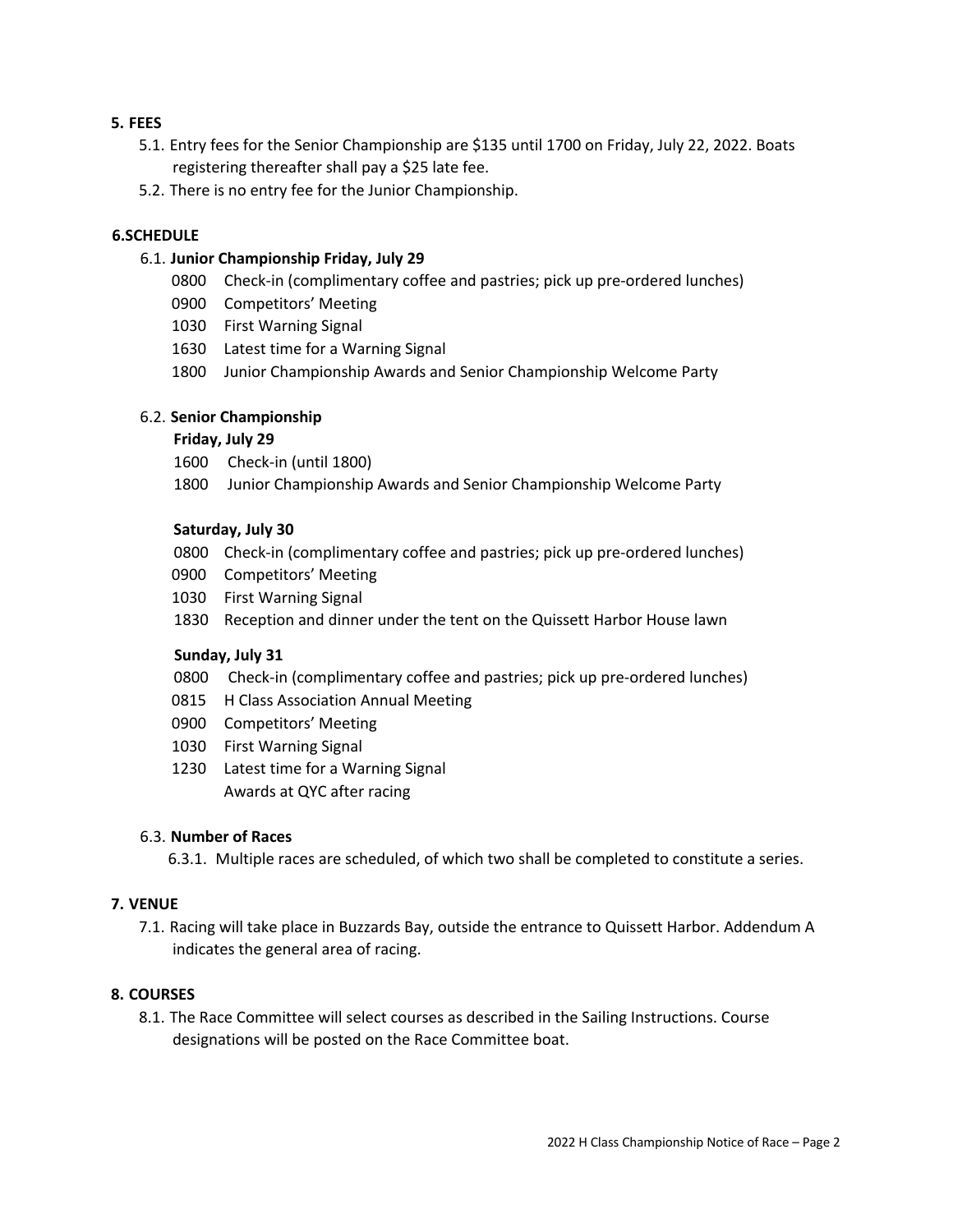#### **9. HAUL-OUT RESTRICTIONS**

9.1. Boats shall not be hauled out during the event except with and according to the terms of prior written permission of the Race Committee.

#### **10. RISK STATEMENT AND LIABILITY WAIVER**

- 10.1. RRS 3 states: "The responsibility for a boat's decision to participate in a race or to continue to race is hers alone." By participating in this event, each competitor agrees and acknowledges that sailing is a potentially dangerous activity with inherent risks. These risks include strong winds and rough seas, sudden change in weather, failure of equipment, boat handling errors, poor seamanship by other boats, loss of balance on an unstable platform and fatigue resulting in increased risk of injury. Inherent in the sport of sailing is the risk of permanent, catastrophic injury or death by drowning, trauma, hypothermia, or other causes. The Organizing Authority will not accept any liability for material damage or personal injury, or death sustained in conjunction with, or prior to, during, or after the regatta.
- 10.2. As a condition of entry, each skipper and participating crew member shall sign a liability waiver at Check-In. The form will be available online along with the Sailing Instructions. Minors' forms shall be signed by a parent or legal guardian.

#### **11. PRIZES**

- 11.1. Prizes will be awarded to the first three boats in each Championship.
- 11.2. Special trophies will be awarded for the Senior Championship:
	- 11.2.1. The Quissett Yacht Club H Class Championship Team Trophy *Given to the best team of three boats from one yacht club with the lowest aggregate score.*
	- *11.2.2.* The Special Junior Skipper Trophy

*Given to the junior (see NoR 4.3) skipper who sails in all Senior Championship races with the lowest series score of all such juniors. This trophy is awarded only if there are at least two qualifying junior skippers.* 

*11.2.3.* The Savvy Sailor Award

*Given to the best skipper 65 or older as of the first day of the regatta providing there are two or more qualifying skippers. No one under the age of 65 may touch the tiller after the preparatory signal for each race. The crew may be any age.*